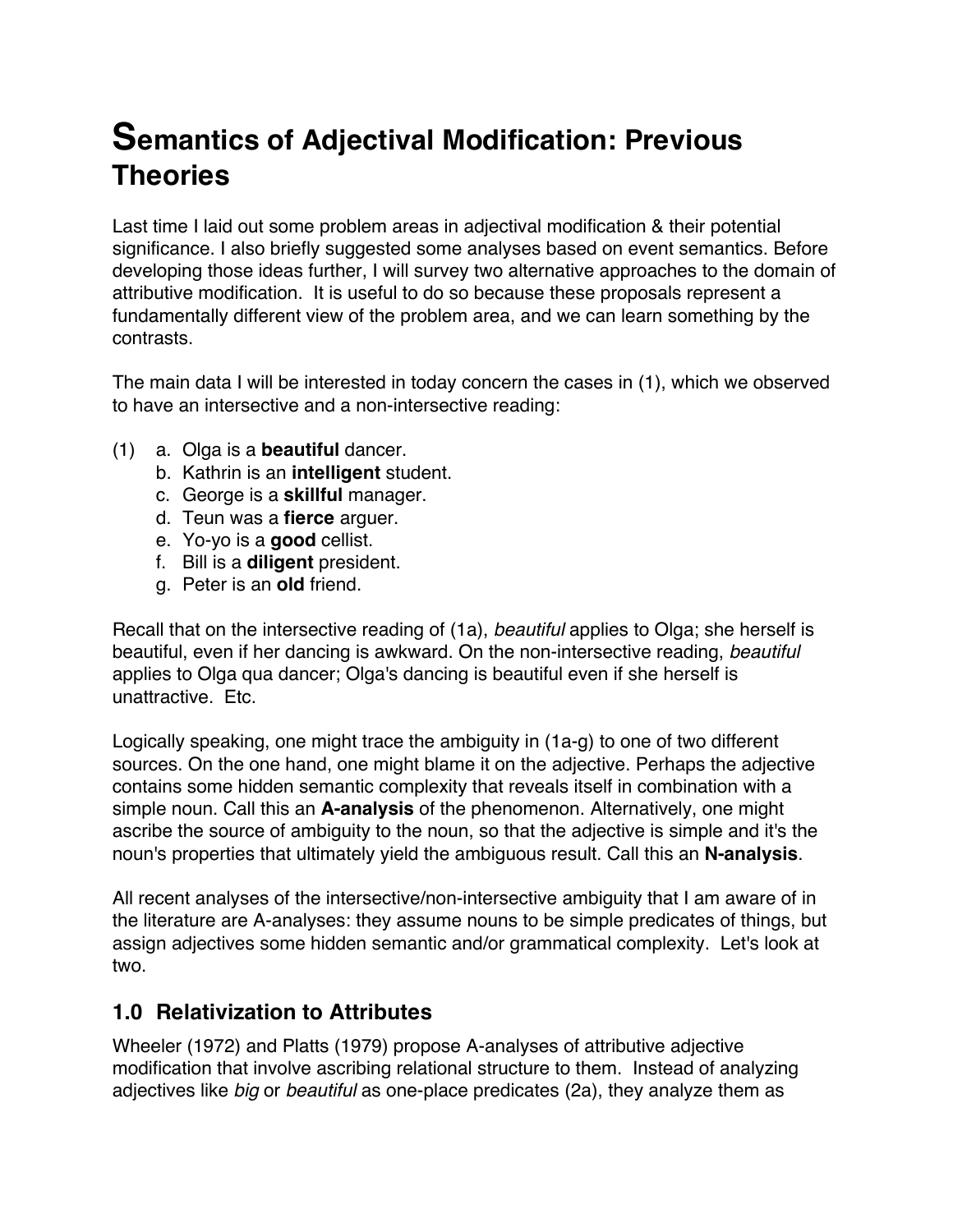binary, with one argument place reserved for an attribute argument, call it "*C*" (2b):

(2) a. big(x) b. big(x, *C*)

#### **1.1 Wheeler (1972) and Platts (1979)**

To give a concrete idea of how this works, Wheeler (1972) gives (3a) the analysis in (3b):

- (3) a. Felix is a big flea
	- b. big(f,  $\lambda x(x)$  is a flea)) &  $f \in \lambda x(x)$  is a flea)

The way we are to read (3b) is "Felix is big relative to fleas and Felix is a flea". Notice that given this result, it would not be correct to render the first conjunct "Felix is big for a flea" since that gloss already implies that Felix is a flea. Wheeler chooses this analysis because he wants to account for the impact of negation on (3a). Notice that (4a) is true if Felix is not big relative to fleas, is not a flea at all, or both. These truth conditions are accommodated in Wheeler's proposal, since (4b) is equivalent to (4c):

- (4) a. Felix isn't a big flea
	- b. ¬big(f,  $\lambda x(x)$  is a flea)) & f  $\in \lambda x(x)$  is a flea)
	- c.  $\neg(big(f, (x is a flea)) \vee \neg(f \in \neg(x(x is a flea))$

This analysis is extended by Wheeler to other cases, such as *Olga is a beautiful dancer*. This would be represented as in (5), where Olga is asserted to be beautiful relative to (x is a dancer), and where Olga is a member of (x is a dancer):

(5) beautiful(o,  $\lambda x(x)$  is a dancer)) &  $f \in \lambda x(x)$  is a dancer)

Platts(1979) finds fault with Wheeler's account on grounds of extensionality. For Wheeler, the second argument of an attributive adjective is a set. But this means that if two nouns happen to coincide in their extensions (the set of individuals they pick out) then they will yield the same comparison class. To be concrete, consider the (somewhat hackneyed) example of renates ('creatures with a kidney') and cordates ('creatures with a heart') (NB: *cordates* not *chordates*). As it turns out, every creature with a heart happens also to have a kidney and vice versa. Platts says: "When applying the positive [form of an adjective], we are often concerned with the sizes of animals under normal conditions, even if these conditions virtually never obtain. But conditions might be abnormal as regards size development of creatures with kidneys, but normal, or abnormal in as it were the opposite direction, as regards size development of creatures with hearts.(p.185)" In other words, it seems, intuitively, that (6a) could be true without (6b) being true as well: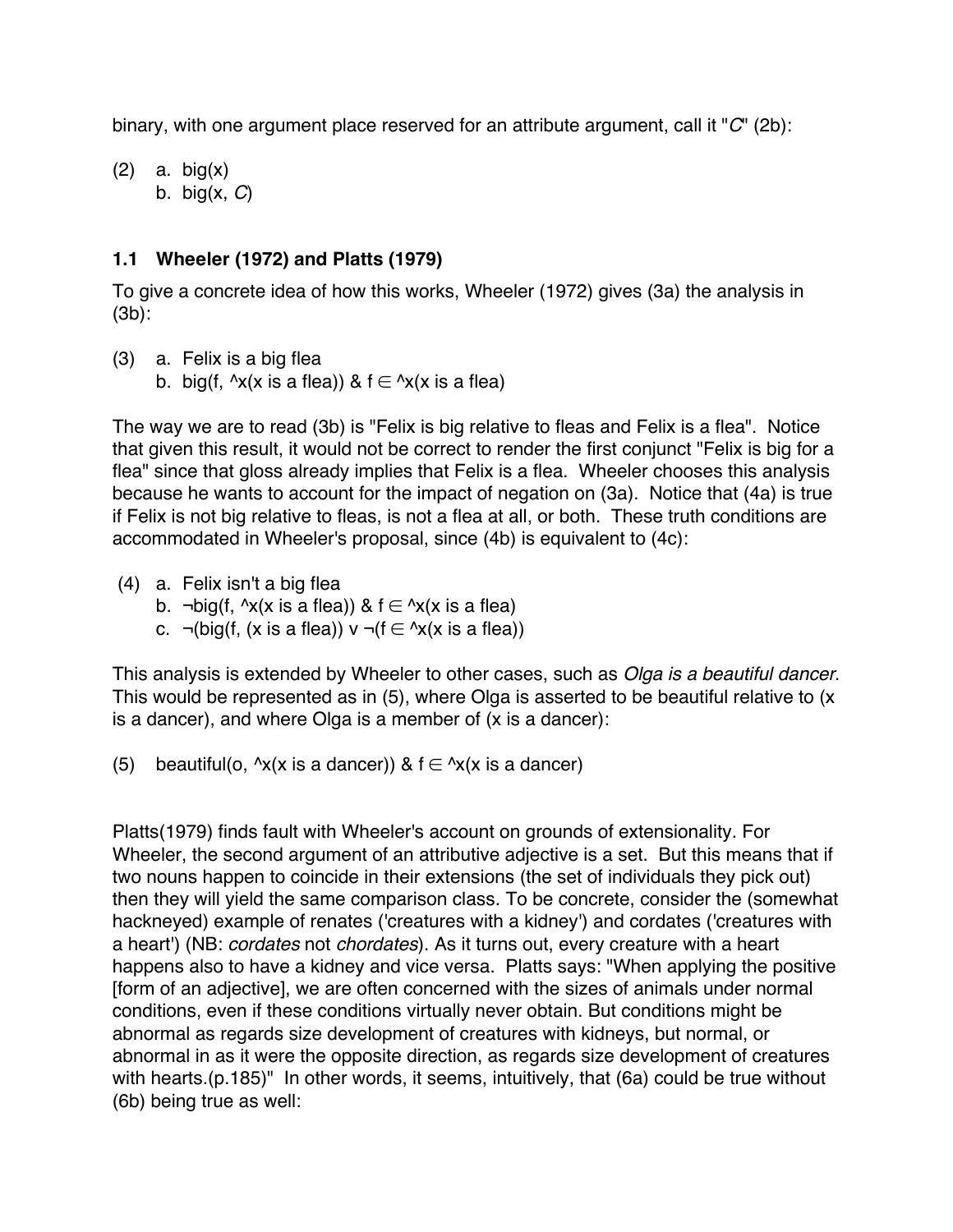- (6) a. Felix is a big renate.
	- a. Felix is a big cordate.

If so, then reference to sets is not enough because (6a,b) will end up having the same truth conditions.

Platts himself explores a number of variants of the Wheeler idea. One suggestion is that the second argument of the adjective be analyzed as a **property abstract**, and not a set. So (7a) gets the representation in (7b), where "λx[x is a flea]" denotes a property abstract:

(7) a. Felix is a big flea. b. big(f,  $\lambda x$ [x is a flea])

The crucial difference from Wheeler is that properties are "richer" objects than sets. Two predicates can denote the same individuals but have different property abstracts (pa's are intensional). This means that (5a,b) get the representation in (8a,b) (resp.), and since the abstracts are different, so are the truth conditions (as required):

(8) a. big(f,  $\lambda x$ [x is a renate]) b. big(f,  $\lambda x$ [x is a cordate])

# **1.2 Higginbotham (1985), DeGraff and Mandelbaum (1993)**

In a brief section of his 1985 paper "On Semantics", Higginbotham, divides the class of adjectives into two. Intersective adjectives are analyzed as one-place predicates that associate with their noun via "theta-identification". The remainder of the adjectives combine with their N through what H calls "autonymous theta-marking".

As far as I can tell, H's "theta-identification" proposal is just a version of the standard idea that intersective adjectives combine via conjunction. Higginbotham gives color adjectives (like *white*) as representative of intersective adjectives, so (9a) is analyzed as in (9b):

(9) a. [<sub>N</sub> [<sub>A</sub> white ] [<sub>N</sub> house]]



The remaining adjectives are analyzed by Higginbotham via a proposal that simply combines Wheeler's and Platts's ideas. H says that when A combines with N (by "autonymous theta-marking") two things happen: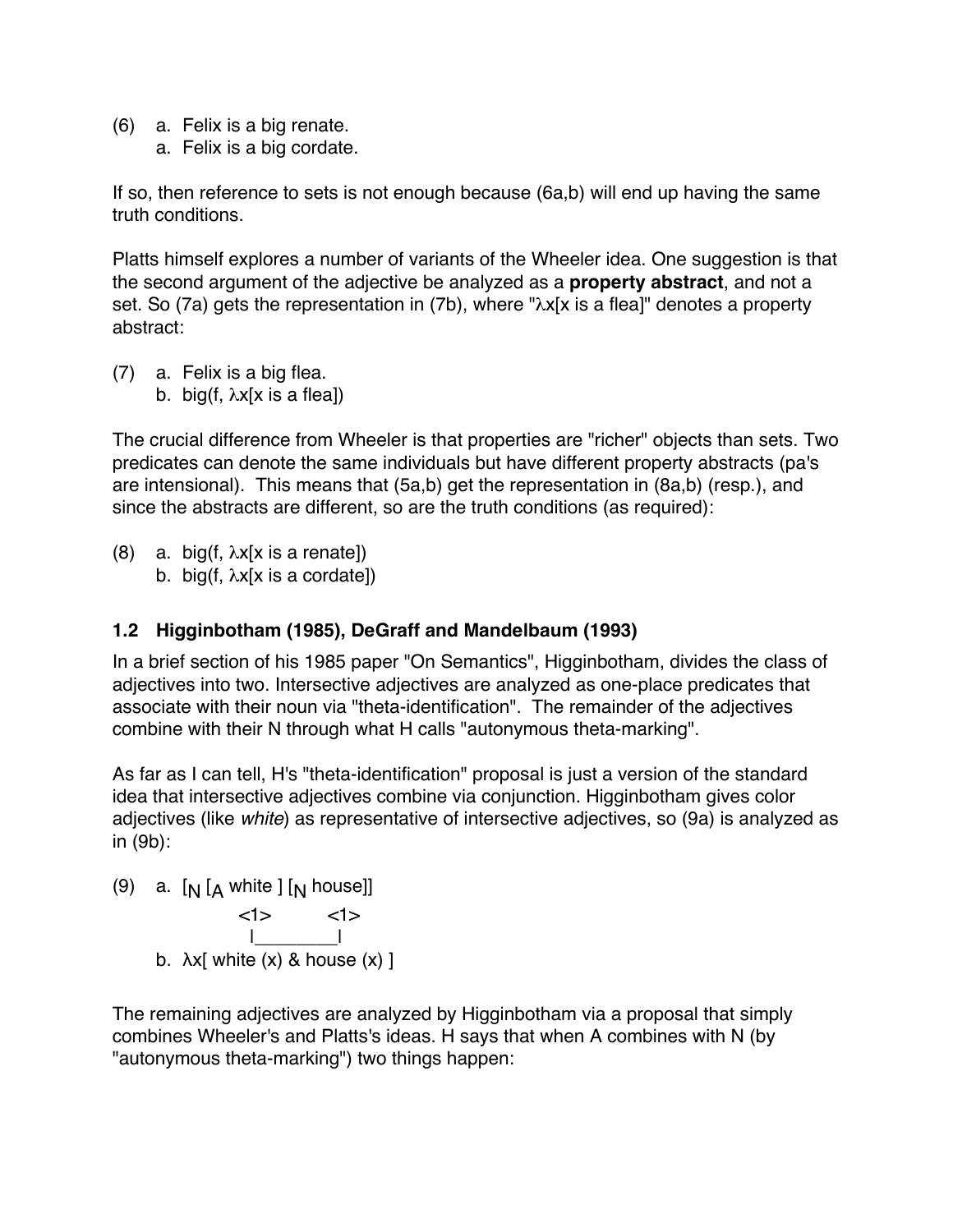- the adjective and noun become co-predicates (predicated of the same object),
- the noun furnishes an attribute value for the adjective.

Thus our familiar example (10a) is notated as in (10b) by H, and analyzed semantically as in (10c). In effect, "Felix is big relative to the property of being a flea and Felix is a flea":

- (10) a. Felix is a big flea.
	- b. [<sub>N</sub> [<sub>A</sub> big ] [<sub>N</sub> flea]] <1,2> <1>  $\frac{1}{\sqrt{2}}$
	- c. big(f,  $\sqrt{x}$ [x is a flea]) & (f is a flea)

This is essentially identical to Wheeler's proposal, but relativized to attributes instead of sets.

Higginbotham's discussion is properly tentative, and makes no claim to providing a fully general treatment of adjectival modifiers. Nonetheless, DeGraff and Mandelbaum (1993) attempt to extend the account in greater generality, suggesting a further addition. In her 1993 thesis on nominal structure in Romance, Judy Bernstein argues that certain adjectives combine with their nominal as phrase to phrase (11a), whereas others combine with their nominal as head to phrase (11b). This difference has an interesting syntactic consequence for Bernstein: according to her analysis, only adjectives with the syntax in (11a) should allow their N to prepose around them so that the adjective can appear postnominally. Adjectives with the syntax in (11b) block this movement, and so are exclusively prenominal.

(11) a. [<sub>NP</sub> AP NP ] b. [<sub>A'</sub> A NP ]

DG&M propose that Bernstein's (11a) maps semantically to Higginbotham's "thetaidentification" whereas Bernstein's (11b) maps semantically to "autonymous thetamarking". That is, they propose that Higginbotham's semantic distinction tracks the difference in structure that Bernstein suggests. Thus:

(12) a. [ NP [ AP white ] [NP house]] "Theta-identification" b. [<sub>A'</sub> [<sub>A</sub> big ] [ "Autonymous theta-marking"

The idea may look attractive at first blush. On reflection, however, it's very unclear that DG&M's assimilation of Higginbotham's and Bernstein's proposals is tenable. For Higginbotham, size adjectives like *big* are autonymous theta-markers. For DG&M, this means that they should be analyzed syntactically along the lines of (11b)/(12b). In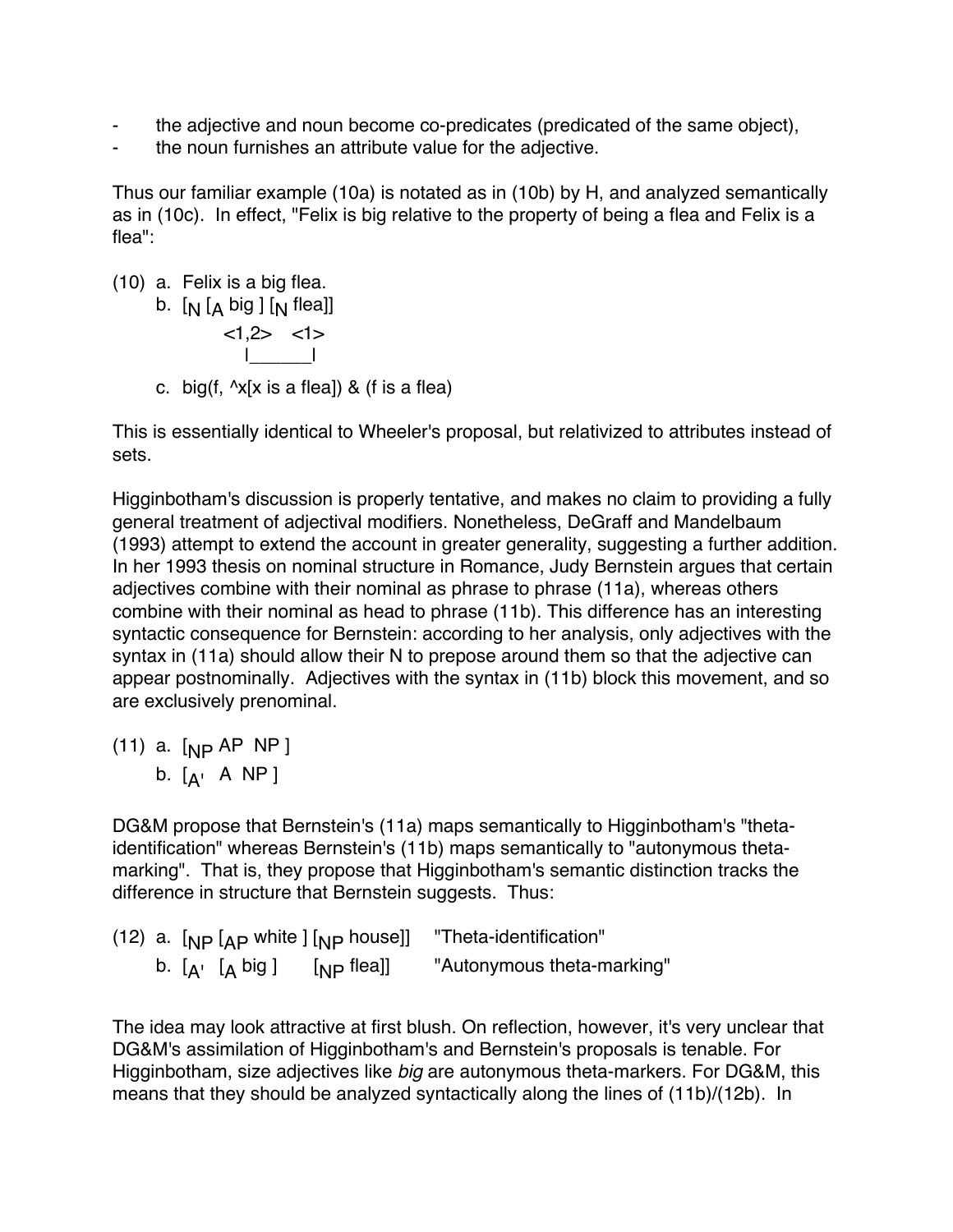Italian, size adjectives appear both pre- and postnominally and actually prefer the latter position (13). Hence according to Bernstein's analysis, they should have the structure in (11a), contra Higginbotham's analysis. Consider also the fact that while the French equivalent of *alleged criminal* shows a prenominal position for the adjective, the equivalent of *known criminal* prefers a postnominal position (14). Similarly in French, while the equivalent of *old friend*, with a postnominal AP, has only the intersective reading, *old friend*, with a prenominal AP, has both the intersective and the nonintersective readings (i.e., it is ambiguous) (15):

- (13) a. una gran montagna (Italian)
	- b. una montagna grande ' a big mountain'
- (14) a. présumé criminel/??criminel présumé (French) alleged criminal
	- b. ??connu criminel/ criminel connu known criminal
- (15) a. ami vieux (French) 'aged friend'

b. vieil ami 'long-standing friend' or 'aged friend'

What this shows is that the correlation between prenominal versus postnominal position on the one hand, and intersective versus non-intersective semantics on the other is not clear-cut. The one distinction does not map directly onto the other.

#### **1.3 Problems With the Attribute-based Accounts**

The analyses that relativize to attributes, such as those we've briefly reviewed by Wheeler, Platts, Higginbotham and DeGraff and Mandelbaum, seem to me to share some common flaws that I would like to discuss now.

# *Non-intersectivity* ≠ *Comparison Class Relativity !!*

To bring out the first problem, recall how examples like (16a) and (17a) would be analyzed semantically in the attribute accounts:

- (16) a. Gwen is a beautiful dancer
	- b. beautiful(g,  $\lambda x(x)$  is a dancer)) &  $g \in \lambda x(x)$  is a dancer)
- (17) a. Gwen is tall for a four-year old
	- b. tall(g,  $\Delta x$ (x is a four-year old)) &  $g \in \Delta x$ (x is a four-year old)

In the first case *dancer* supplies the relevant attribute, in the second case *four-year old*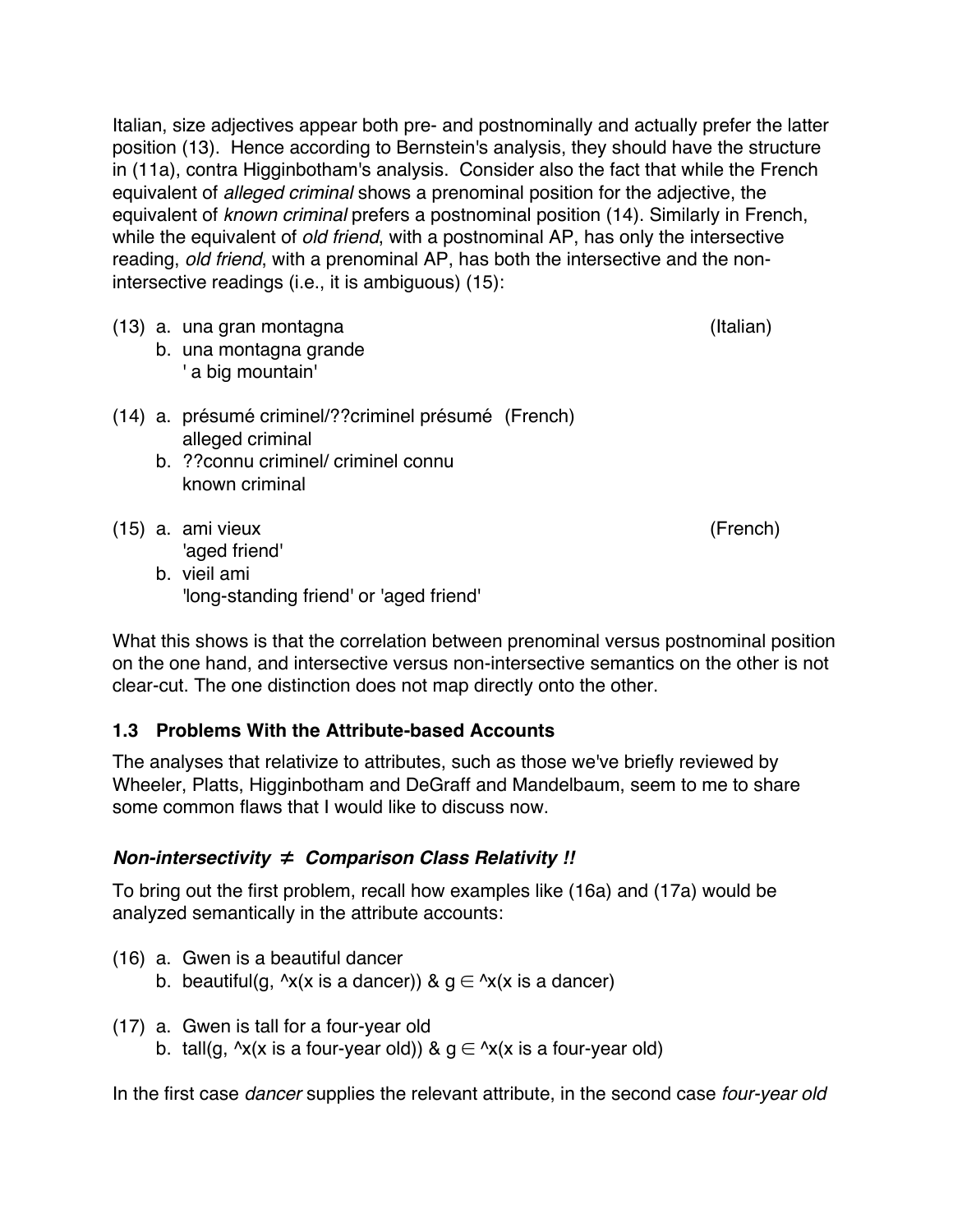does.

Now my daughter Gwendolyn is a six -year old. When she was four, as with many young girls, she developed an interest in ballet lessons. Gwendolyn was a physically capable young girl, and learned her dance positions. In the opinion of her (completely unbiased) father, she was a beautiful dancer in the non-intersective sense. On the other hand, although I thought Gwen a beautiful dancer, even *I* did not consider her to be quite ready, at four years of age, for American Ballet Theatre and Lincoln Center. In other words, what I believed was something like (18a) or (18b):

- (18) a. Gwendolyn is a beautiful dancer [for a four-year old].
	- b. Gwendolyn is a beautiful [as a dancer] [for a four-year old].

What should the analysis of (18a,b) be under the attribute theories? The problem should be clear: the adjective is a binary relation. In order to get the non-intersective reading on these analyses, *dancer* must supply the attribute. But, at the same time, in order to be faithful to the analysis of *big for a flea*, the PP *for a dancer* must supply the attribute. The two seem to be competing for the same semantic spot.

What this shows, I think, is a fundamental conflation in all these theories of two quite different things: non-intersectivity and comparison class relativity. Wheeler's, Platts', and Higginbotham's theories use the same mechanism of attribute arguments to analyze both phenomena. In effect they treat these phenomena as instances of the same thing. But they are not the same thing. This is clear from the fact we can get both phenomena in one and the same example. In my view, appeal to attributes seems correct for the context in which Wheeler (1972) first introduced them: comparison class determination. What this suggests, then, is that some other, different account of non-intersectivity is called for.

# *No Relation Between "Beautiful Dancer" and "Dance Beautifully"*

A second flaw, I believe, can be seen by inspecting the semantic analyses of *Gwendolyn is a beautiful dancer* and *Gwendolyn dances beautifully* on the attribute based accounts, assuming the Davidsonian analysis of adverbs as predicates of events (and where the beauty of the dancing events is relativized to some attribute *C*):

- (19) a. beautiful(g,  $\sqrt{x}$ (x is a dancer)) &  $g \in \sqrt{x}$ (x is a dancer)
	- b. Γe[dancing(e,g) → beautiful(e, *C*)]

These logical representations couldn't be more different. The first involves simple conjunction and no events or quantification over events. Beauty is attributed to Gwen. The second involves generic quantification over events. Beauty is attributed to Gwen's dancing.

In view of these differences, there are no entailments between the two sentences. If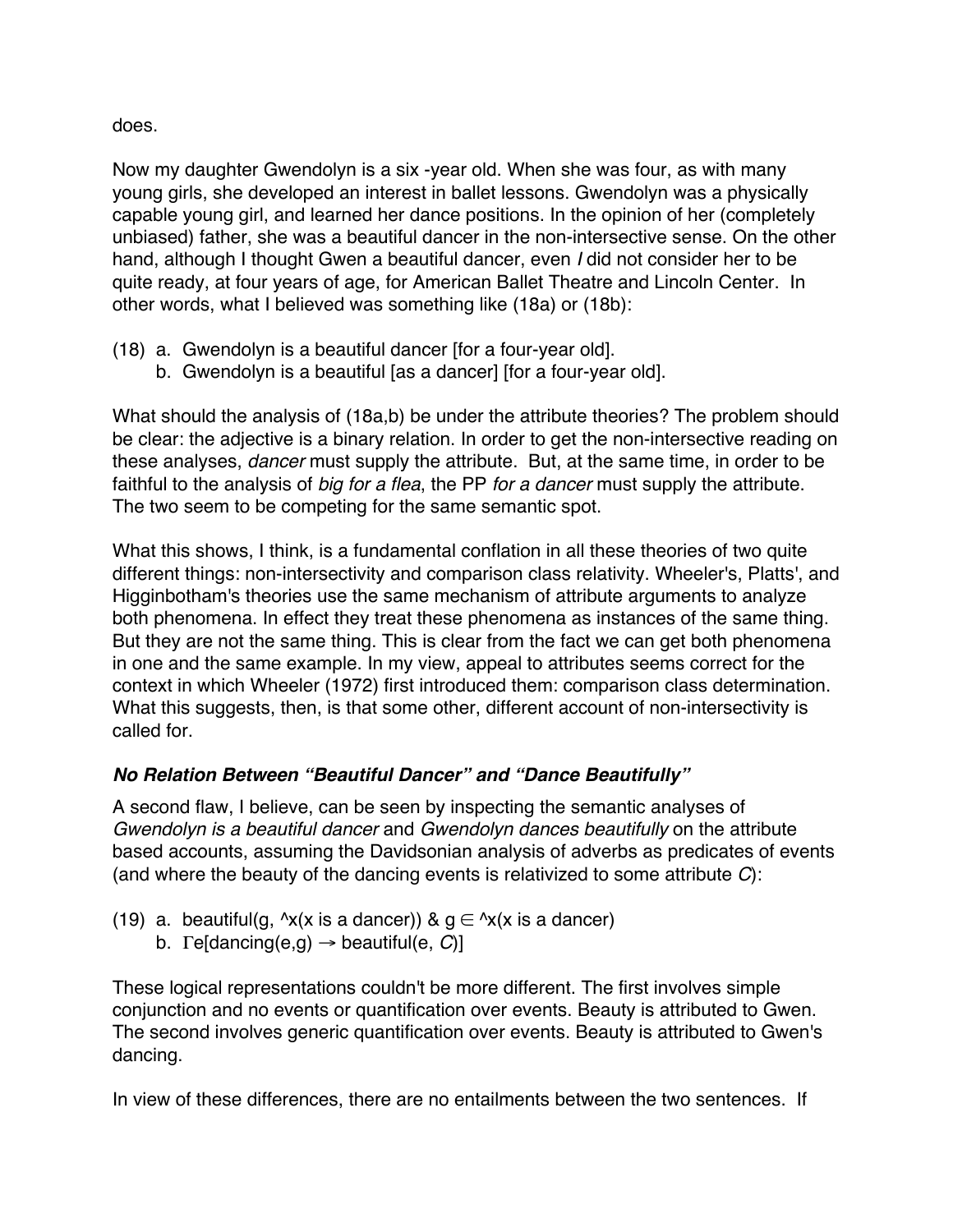*Gwendolyn is a beautiful dancer* is true (on the non intersective reading), then it certainly doesn't follow logically from (19a,b) that *Gwendolyn dances beautifully* is true. And vice versa. Notice that it won't do to simply advert to a different theory of adverbs in this case, since at least Platts and Higginbotham explicitly endorse Davidson's event theory. Thus the analyses fail to capture clear entailments between the nominal and adverbial case, even appealing only to machinery that the authors themselves would endorse.

# **2.0 The Double Category Theory (Siegel 1976a,b)**

The best known of the A-theories of attributive modification is the "Double-Category" theory articulated by Muffy Siegel in her 1976 thesis *Capturing the Adjective.* Siegel proposes, in essence, that the ambiguity in (20a,b) reflects a fundamental dichotomy holding among adjectives in English. She suggests that there are actually two syntactically and semantically distinct classes of items conflated by the traditional category AP.

- (20) a. Olga is a beautiful dancer.
	- b. Kathrin is an intelligent student.

# **2.1 Attributives versus Predicatives**

Siegel's basic proposal is to split the category of adjective into two distinct classes, with very distinct semantic properties.

The first class is that of **predicatives** (my terminology). These occur underlyingly as predicates, although surface syntax may disguise this. Semantically, they are functions from entities to truth-values and are extensional. When they combine with a noun, the semantic result is predicate conjunction, expressed through λ-abstraction. This is the source of the intersective reading.

**CLASS I Predicative Adjectives** (t///e) (*sick, infinite, portable, nude, tall, aged,...)*

*Example*: *aged*  $\Rightarrow \lambda x[\text{aged}'(x)]$ *aged friend* ⇒ λx[**aged**'(x) & **friend**'(x)] "Intersective Modification"

The second class is that of **attributives**. These occur underlyingly as nominal modifiers, although again surface syntax may disguise this to some extent. Semantically they express functions from common noun denotations to common noun denotations ("CN to CN"). They combine with their nominal as function to argument and so, in the usual Montagovian way, they invoke intensions. This is the source of the non-intersective reading.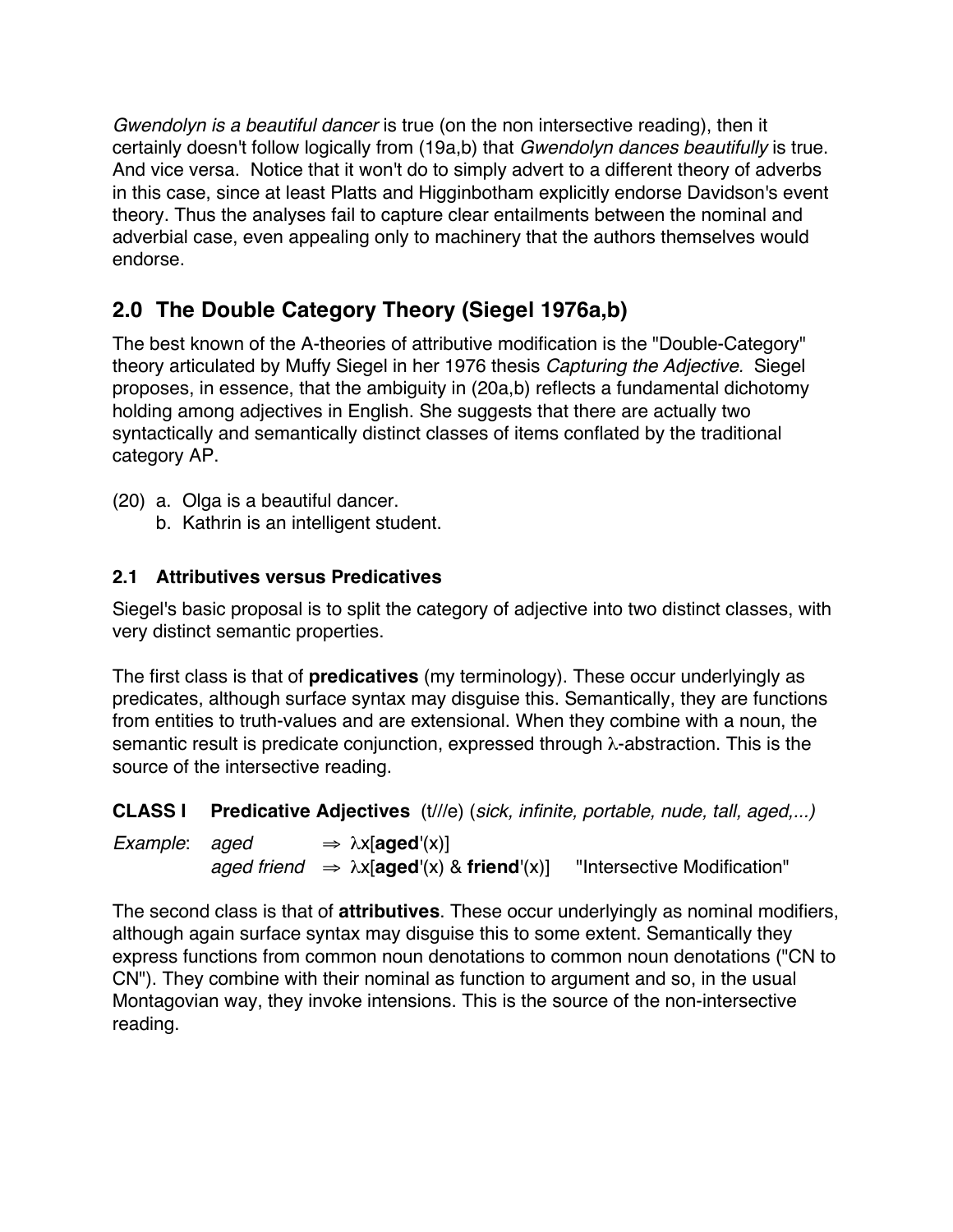**CLASS II Attributive Adjectives** (CN/CN) (*veteran, former, rightful, chief, utter,...)*

*Example*: *former* ⇒ **former**' *former friend* ⇒ **former**(^**friend**') "Non-intersective Modification"

Although some adjectives are assigned exclusively to the predicative category (*aged*) and others exclusively to the attributive category (*former*), a large number of forms are assumed to belong to both. This for Siegel is the source of the intersective/nonintersective ambiguity:

**"DOUBLETS"** (*beautiful, old, good, intelligent, difficult, diligent, dependable, firm, true) Example*: *old<sub>1</sub> friend*  $\Rightarrow \lambda x[old_1'(x) \& \textbf{friend}'(x)]$ 

 $old_2$  *friend*  $\Rightarrow$  **old**<sub>2</sub><sup>'</sup> (**^friend**<sup>'</sup>)

Doublets create the ambiguity in (20a,b). It's simply a matter of homophonous forms.

**A Potential Weakness**: The class of doublets is quite large (consider *bad, beautiful, careful, clever, difficult, diligent, dependable, firm, good, intelligent, old, true*). The existence of so many homophonous pairs seems to be a lexical accident.

**Three Apparent Strengths**: First, it captures the potential non-intersectivity of adjectives like *beautiful* - the fact that a beautiful dancer need not be beautiful and a dancer. This follows directly from the logical representation in which *beautiful* is not predicated of the subject. Second, it accounts for substitution failure with nonintersective, as illustrated in the familiar pattern in (21). Failure of substitutivity results from the intensional operator "^", which is introduced when adjective combines with noun as function to argument:

| $(21)$ Suppose: | $\{x: x \text{ is a dancer}\} = \{x: x \text{ is a singer}\}$                            |
|-----------------|------------------------------------------------------------------------------------------|
| Then:           | Olga is a dancer. $\equiv$ Olga is a singer.                                             |
| But:            | Olga is a beautiful dancer. $\neq$ Olga is a beautiful singer.                           |
| Analysis:       | <b>beautiful'</b> ( $\Delta$ dancer')(o) $\neq$ <b>beautiful'</b> ( $\Delta$ singer')(o) |

Finally, the analysis captures the fact that nonintersectivity and substitution failure are correlated phenomena with adjectives. For it's exactly when [N A N ] is read nonintersectively (i.e., as meaning "dances beautifully") that substitution of equivalents fails.

#### **2.2 Whence Substitution Failures? (McConnell-Ginet (1982))**

Siegel's account of substitution failure with nonintersective adjective modification parallels that usually given for substitution failure with adverbial modification: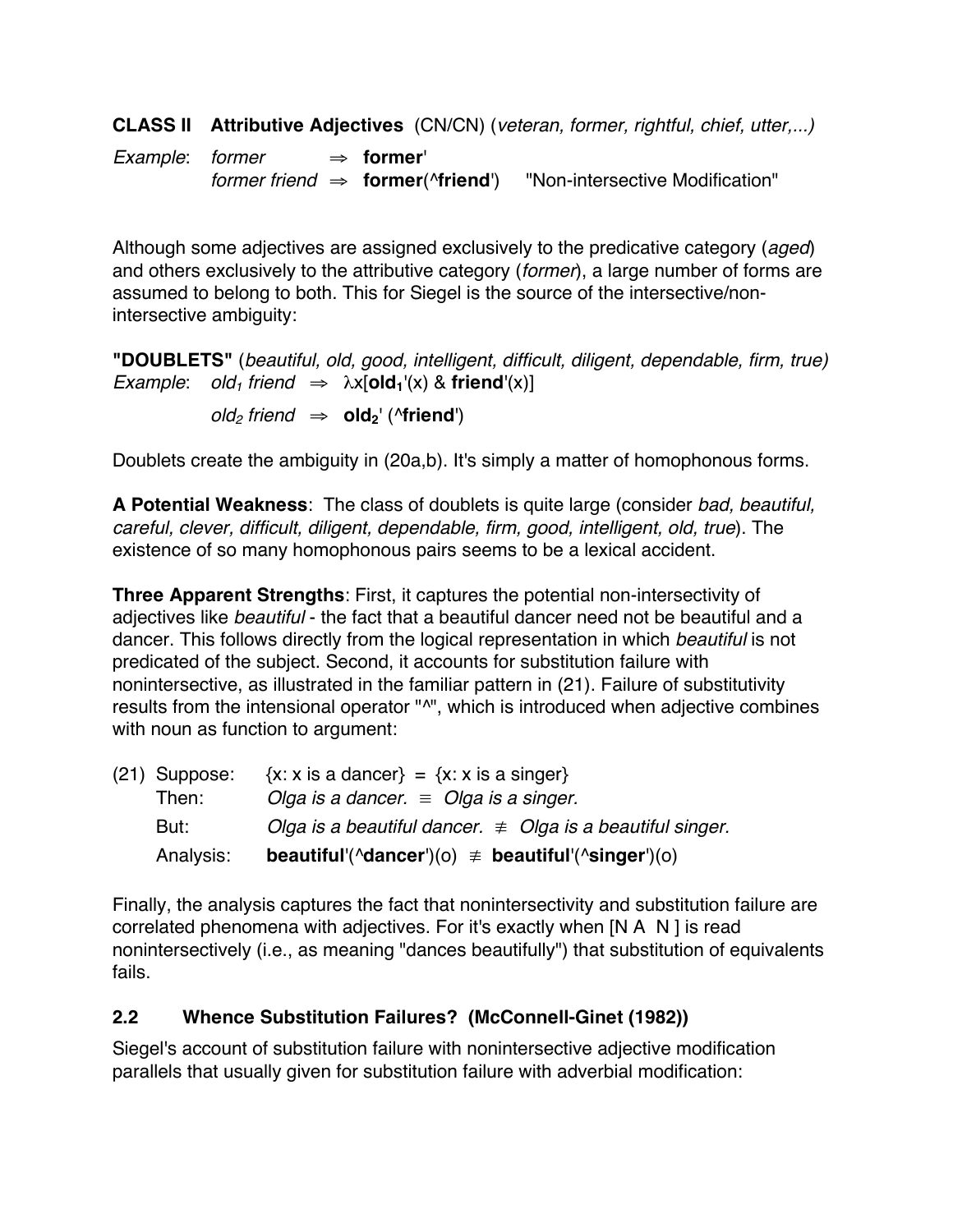| (22) Suppose: | $\{x: x \text{ dances}\} = \{x: x \text{ sing}\}\$                        |
|---------------|---------------------------------------------------------------------------|
| Then:         | Olga dances. $=$ Olga sings.                                              |
| But:          | Olga dances beautifully. $\neq$ Olga sings beautifully.                   |
| Analysis:     | beautifully'( $\Delta$ dance')(o) $\neq$ beautifully'( $\Delta$ sing')(o) |

Interestingly, McConnell-Ginet (1982) provides two simple, but compelling reasons for thinking that the analysis given in (22) is NOT the right account of substitution failure with adverbs.

**REASON 1**: Consider the "argument" in (23) for intensionality in the complement of verbs like *eat* and *cook*. Substitution failure seems to occur, so we analyze it by letting the denotation of *fish* apply to V, introducing the intensional operator "^" just as before:

| $(23)$ Suppose: | $\{x: x \in \{x: x \in \{0\}\}\}$ = $\{x: x \in \{0\}$           |  |
|-----------------|------------------------------------------------------------------|--|
| Then:           | Olga eats. $\equiv$ Olga cooks.                                  |  |
| But:            | Olga eats fish. $\neq$ Olga cooks fish.                          |  |
| Analysis:       | fish'( $\text{``eat''}(m) \neq \text{fish'}(\text{``cook''}(m))$ |  |

In fact we don't give this analysis. Instead, substitution failure is ascribed to the relationality of *eat* and *cook* (24a,b). The inference pattern in (23) is predicted on simple 1st-order grounds, since (25a) doesn't entail (25b):

- (24) a. eat(x,y) b.  $\text{cook}(x, y)$
- (25) a. ∀x [∃y[eat(x,y)] & ∃y[cook(x,y)]] b.  $\forall x$  [eat(x, fish) & cook(x, fish)]

**Conclusion**: Substitution failure is not a straightforward diagnostic for intensionality. Logic allows for other sources of entailment failure, including "hidden" relationality.

**REASON 2**: Compare the two cases of substitution failure in (26) and (27), the analyses suggested for them, and the intuitive correctness of these analyses given how we actually reason with the cases.

| $(26)$ Suppose: | $\{x: x \text{ dances}\} = \{x: x \text{ sings}\}\$               |
|-----------------|-------------------------------------------------------------------|
| Then:           | Olga dances. $\equiv$ Olga sings.                                 |
| But:            | Max thinks Olga dances. $\neq$ Max thinks Olga sings.             |
| Analysis:       | think'(m, $\Delta$ dance')(o) $\neq$ think'(m, $\Delta$ sing')(o) |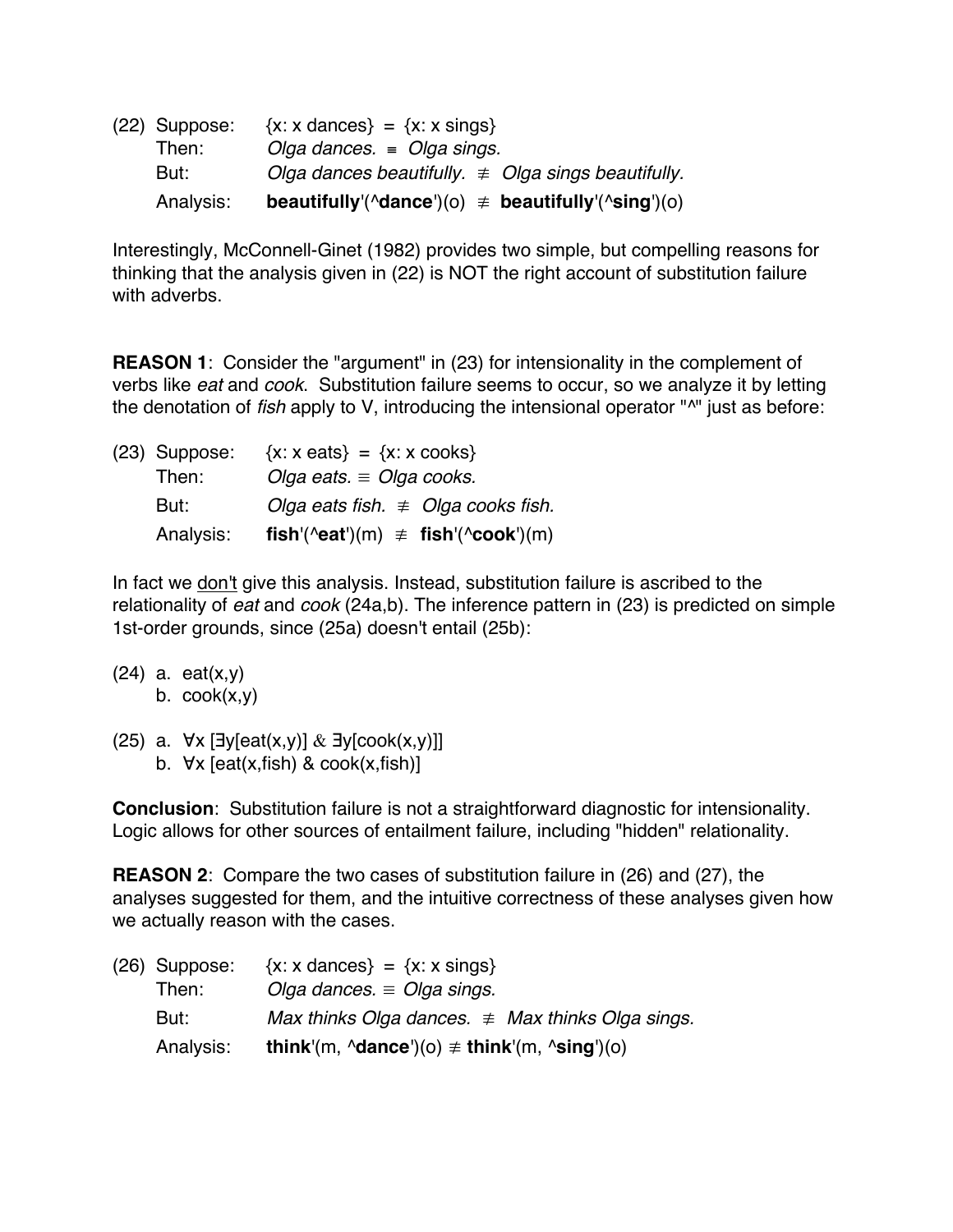(27) Suppose:  $\{x: x \text{ eats}\} = \{x: x \text{ cookies}\}$ Then: *Olga eats.* ≡ *Olga cooks.* But: *Olga eats fish.* ≢ *Olga cooks fish.* Analysis: **eat**'(o,f)  $\neq$  **cook**'(o,f)

Accounting for the lack of entailment in (26) informally, we might explain things this way: "Well, even if the dancers and singers happen to coincide in this world, in the world of Max's thoughts the two sets might well diverge. So, thinking that the one predicate is true of Olga might very well be different than thinking that the other is true of her." Here we are using the idea of worlds compatible with the beliefs of the subject (Max). The appeal to alternative worlds offers a plausible model of why speakers judge the inference to fail.

By contrast, substitution failure in (27) arises from an intuitively different source. The issue is not a matter of what *eats* and *cooks* might have meant in alternative circumstances. Rather it's a matter of pointing to a hidden dimension in the predicates. "Look," we might say, "whenever there is eating, there is eating of something. Likewise whenever there is cooking, there is cooking of something. But even if all the same people eat and cook, it still needn't be true that any of them eats and cooks the same thing. Hence the conclusion doesn't follow." Here our explanation doesn't proceed by appealing to potential extensions in alternative worlds; rather it analyzes the predicate more finely in this world.

How do we reason in this case? "Look," we might say, "whenever there is dancing and singing there is a performance. And even if the same people dance and sing, the performances are still different. And one might be beautiful, and the other not. Hence the conclusion doesn't follow." Reasoning this way, we are following the model of (26), and not the model of (25).

Consider again the adverbial entailment paradigm in (22). What is our intuition of why substitution fails? Interestingly, as McConnell-Ginet observes, it does not seem to involve thinking about who *dance* and *sing* might have applied to in alternative circumstances. It's not a matter of what might have held in other worlds. How do we reason in this case? "Look," we might say, "whenever there is dancing and singing there is a performance. And even if the same people dance and sing, the performances are still different. And one might be beautiful, and the other not. Hence the conclusion doesn't follow." Reasoning this way, we are following the model of (27), and not the model of (26).

**Conclusion**: The intensional analysis does not track our intuition for why inference fails with adverbs. According to (22) failure of substitution results from consideration of the extensions of *dance* and *sing* in other possible worlds: who might have danced and who might have sung, etc. But, as McConnell-Ginet observes, this isn't how speakers reason about the actual case.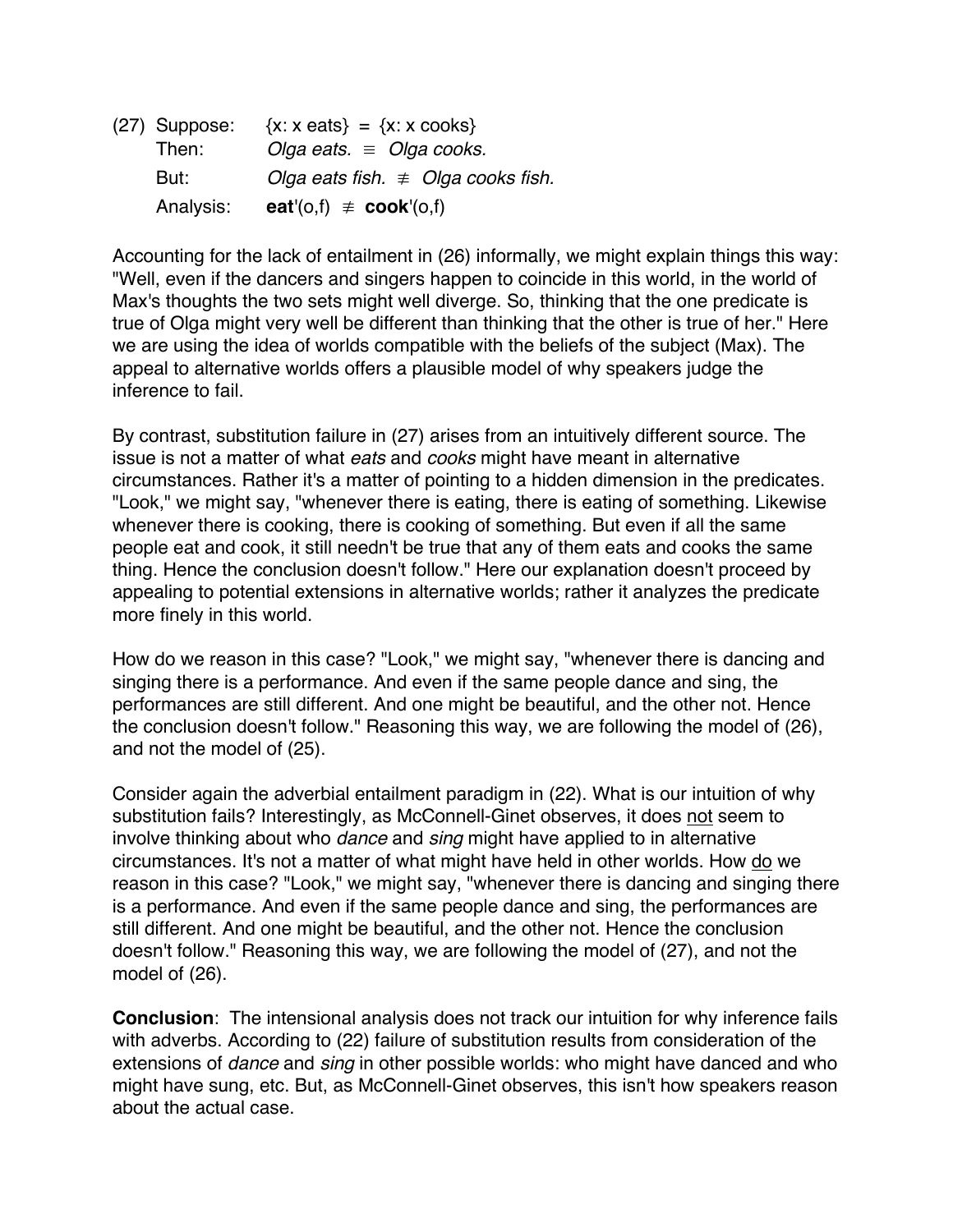# **2.3 Davidsonian Events (Davidson (1967), Davies (1991))**

For Davidson, verbs (of action) have hidden relationality: an event parameter e (28a,b). Adverbs are predicated of this parameter (29a,b). This interaction blocks substitution of Vs on 1st -order grounds, without recourse to intensions; (30a) doesn't entail (30b):

- $(28)$  a. dancing $(e, x)$ b. singing(e, x)
	-
- (29) a. ∃e[dancing(olga,e) & beautiful(e)]]
	- b. ∃e[singing(olga,e) & beautiful(e)]]
- (30) a.  $\forall x$  [∃e[dancing(e,x)] × ∃e[singing(e, x)]]
	- b. ∀x [∃e[dancing(e,x) & beautiful(e)] × ∃e[singing(e, x) & beautiful(e)}]

Davidson's proposal explains failures of inference in just the way that McConnell-Ginet (1982) suggests: by detecting an additional dimension in the semantic structure of the predicate. Furthermore, this dimension seems to be just the one we intuitively appeal to in explaining substitution failures like those in (22): the performance.

The implications of these points for adjectival modification appear straightforward. We said that substitution surely fails between *beautiful dancer* and *beautiful singer*, on the non-intersective reading, for the same reason that it fails between *dance beautifully* and *sing beautifully*. Since the intensional analysis does not look right for the latter, we conclude that it is not right for the former either. A Davidsonian event analysis seems to deliver the right entailment results for the right reasons in the case of adverbs. This suggests that a parallel account should be given for adjectives. That is, we should import Davidson's analysis of adverbial modification to adjectival modification, reproducing the basic technical moves.

# **3.0 Some Grammatical Points About Siegel's Theory**

Siegel argues that Russian provides evidence for the fundamental syntactic/semantic distinction posited in her analysis between adjective types.

# **3.1 Long Form versus Short-form: Morphology & Distribution**

Russian adjectives come into two morphological forms: short-form (SF) and long-form (LF). The difference is in the adjectival endings.

|                   | Masculine   Femine   Neuter   Plural |     |    |     |
|-------------------|--------------------------------------|-----|----|-----|
| <b>Long Form</b>  |                                      | aia | οe | ve. |
| <b>Short Form</b> |                                      |     |    |     |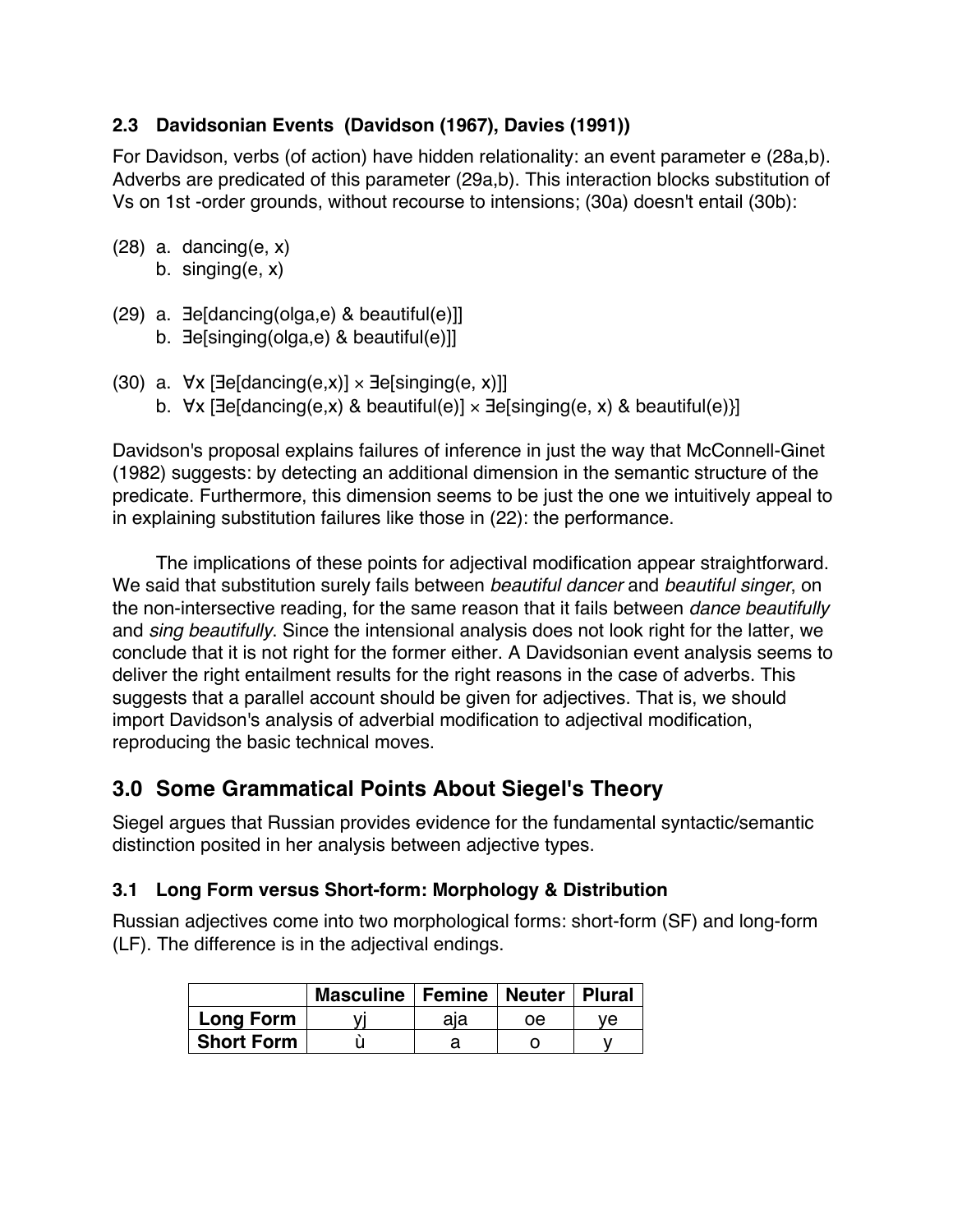#### **Examples**:

|                   | <b>Masc</b>   | Fem          | <b>Gloss</b>  |
|-------------------|---------------|--------------|---------------|
| <b>Long Form</b>  | novyj         |              | 'new'         |
| <b>Short Form</b> | nov           | nova         |               |
| <b>Long Form</b>  | umnyi         |              | 'intelligent' |
| <b>Short Form</b> | umen          | umna         |               |
| Long Form         | trudoljubivyj |              | 'industrious' |
| <b>Short Form</b> | trudoljubiv   | trudoljubiva |               |

Both the short-form and long-form may be used in predicate position. According to Siegel (1976a, p.16): "long forms, like nouns, fully inflect for case and can appear after many different verbs":

- (31) a. Ulicy kazalis' ej ochen' shirokimi (LF).
	- b. \*Ulicy kazalis' ej ochen' shiroki (SF). 'The streets seemed to her very wide'
- (32) a. Almazov vernulsja domoj radostnyj (LF).
	- b. \*Almazov vernulsja domoj rad (SF). 'Almazov returned home joyfully'

By contrast, short forms do not inflect for case (although the short-form is historically a reduced form of the nominative). SFs "may occur only in the predicates of superficially verbless sentences [(33)], or after the verb *byt*' 'to be' in the past, future or imperative forms, as in [34]" Siegel (1976a, p.17):

- (33) a. Nasha molodezh' talantlivaja (LF) i trudoljubivaja (LF).
	- b. Nasha molodezh' talantliva (SF) i trudoljubiva (SF). 'Our youth is talented and industrious'
- (34) a. Zimnie nochi budut dolgimi (LF).
	- b. Zimnie nochi budut dolgi (SF). 'The winter nights will be long.'

#### **3.2 Long Form versus Short Form: Semantics**

Siegel notes that although short and long forms usually alternate in predicate position, their semantics is different.

- (35) a. Studentka umna (SF)
	- b. Studentka umnaja (LF) '(The) student (is) intelligent'
- (36) a. Oleg umen (SF)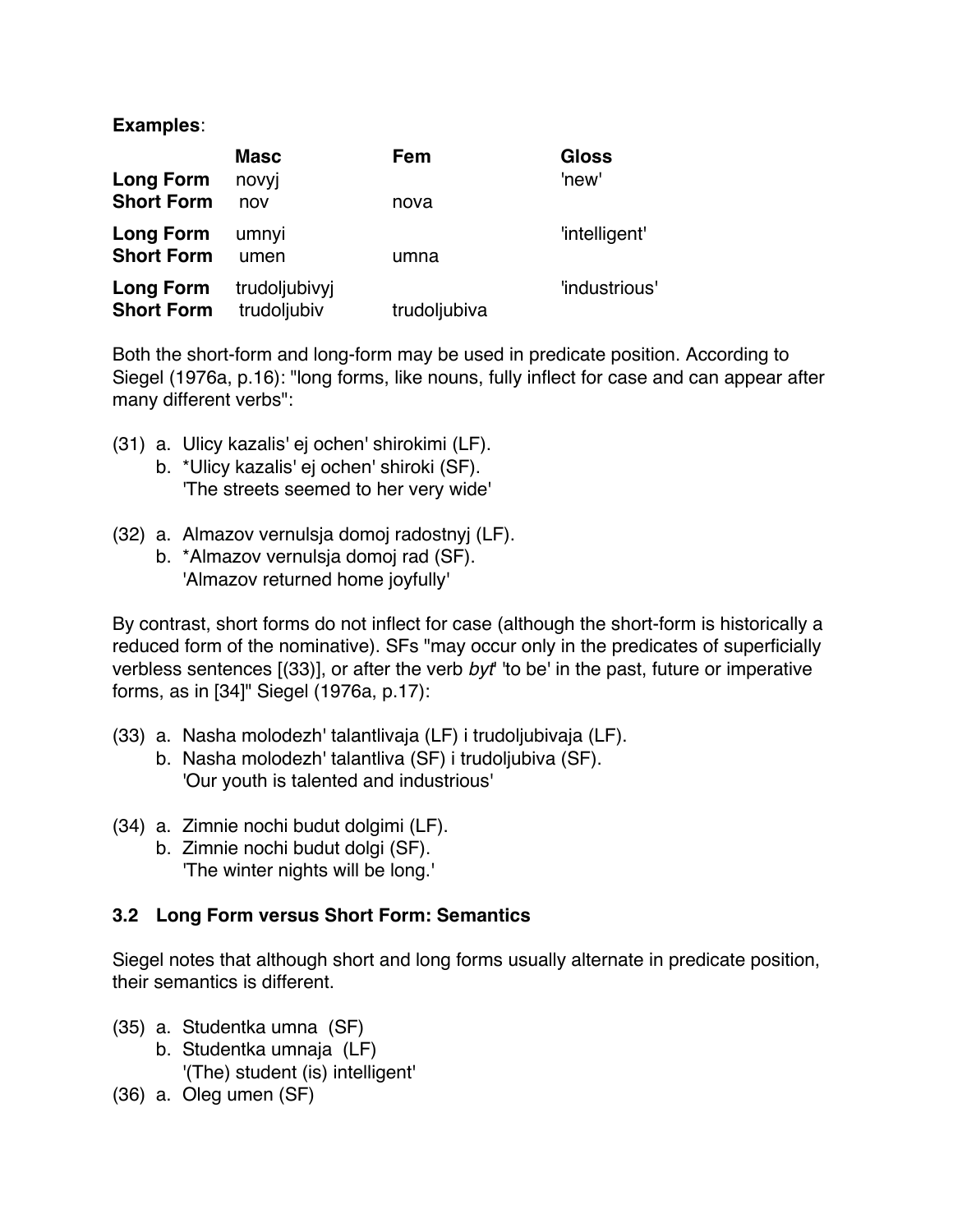b. Oleg umnyj (LF) 'Oleg (is) intelligent'

In (35a), the student is understood as just plain intelligent, whereas in (35b), the student is understood as intelligent for a student. Similarly, (36a) asserts that Oleg is just plain smart, whereas (36b) is understood as saying that Oleg is a smart something (smart painter, smart student, etc.). Siegel understands this in terms of the absolute-relative distinction embedded in the t///e versus CN/CN classification. The former attribute absolutely. The latter attribute relative to the noun.

Siegel notes that the behavior of predicative adjectives in scientific statements seems to support the idea that absolute vs. relative predication is what's crucial here. "Scientific laws and similar statements invariably contain short-form adjectives or verbs, and not long-form adjectives in predicate position. Sentences with infinitives or certain quantifier phrases as subjects also disallow long forms in the predicate." (Siegel (1976b, p.297)<sup>1</sup>

- (37) a. Prostrantsvo beskonechno (SF)
	- b. \*Prostrantsvo beskonechno (LF) 'Space is infinite'
- (38) a Prixodit' domoj ochen' prijatno (SF)
	- b. \*Prixodit' domoj ochen' prijatnoe (LF) 'To come home is very pleasant'
- (39) a. Vse jasno (SF)
	- b. \*Vse jasnoe (LF) 'Everything is clear'

This is explained if LF adjectives require a relative reading. As a scientific generalization, space is infinite cannot be understood as saying that space is infinite as space. The predication of infiniteness is meant to be absolute. Similarly, in a universal quantification like (10), we understand the predication as absolute, not relative, hence the short-form not the long form.

#### **3.2 Russian and Siegel's Theory**

Siegel's proposals for Russian are similar to her proposals for English. The idea is that Russian SF adjectives are uniformly predicative, and Russian LF adjectives are uniformly attributive (CN/CN). So short-form adjectives are always understood absolutely, whereas long-form adjectives are always understood relatively. Without further additions, S.'s theory predicts that SF adjectives should only occur predicatively, whereas LF adjectives should only occur attributively. This is not quite

 $1$  Although Siegel provides no citation, the examples in (37)-(39) appear to drawn from Babby (1973), who provides citations from Russian sources and who also notes their significance for the point at hand.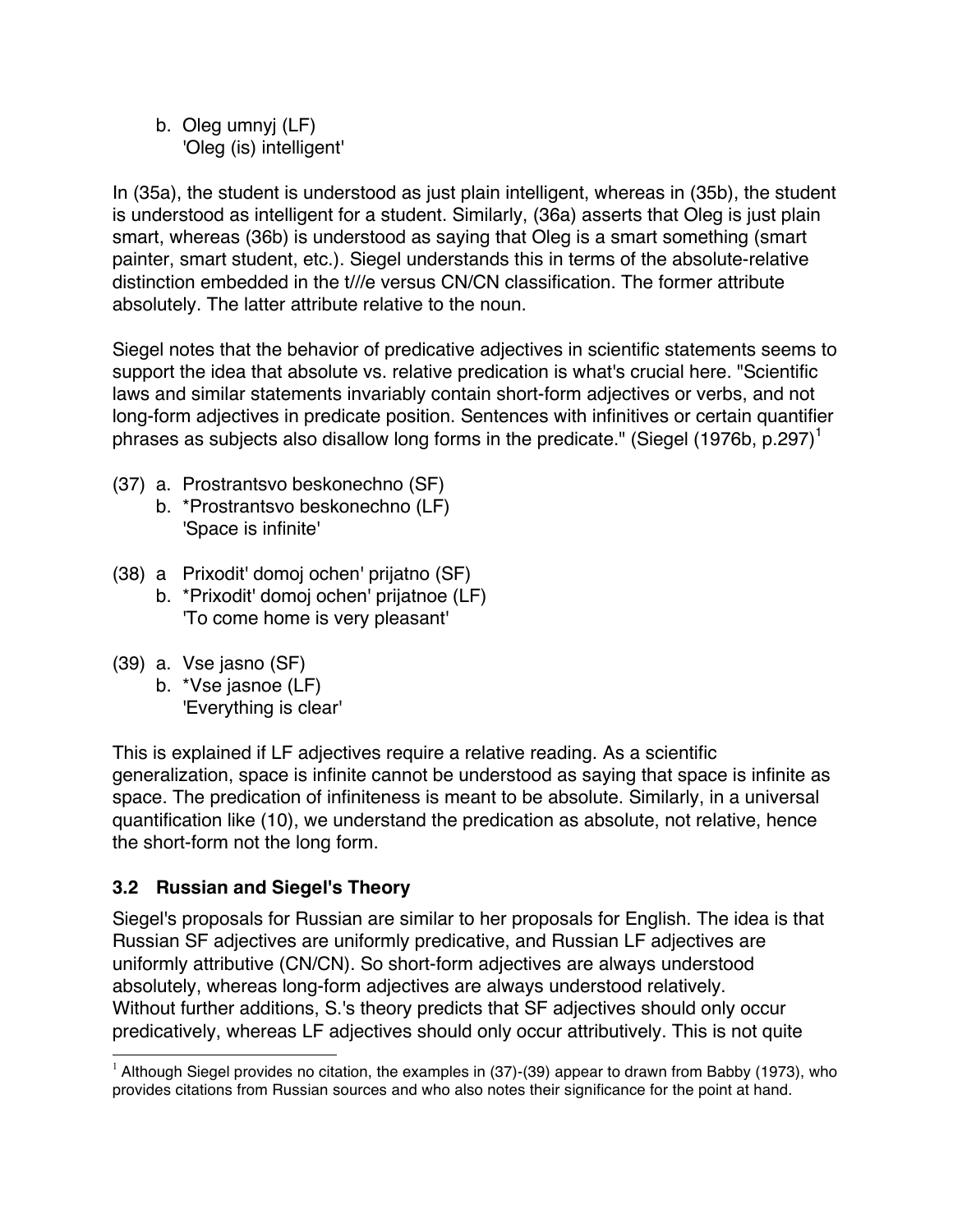right since, as we have seen, LF adjectives occur predicatively. To handle this possibility, S. simply allows for a category-changing rule that converts a CN/CN into a predicate nominal, by (in essence) combing it with a null noun.

The fact that LF adjectives in predicate position are understood relatively and not absolutely is now directly explained; these are derived by combination with an empty noun. So they are always understood: "is a ADJ one", where the content of 'one' is presumably reconstructed from context. The proposal that Russian long-form adjectives in predicate position combine with a null noun is due to Babby (1973,75).

## **3.3 Predictions of Siegel's Theory for Prenominal Adjectives**

One very noticeable feature of Siegel's thesis and 1976 article is the complete lack of discussion of prenominal adjectives in Russian, and the absence of any examples of the construction. We are told that prenominal position permits only long-form adjectives. We are told that long-form adjectives are interpreted uniformly as relative/referencemodifying. But no data is given supporting these claims with prenominals. This absence is puzzling since, on reflection, Siegel's theory appears to make two rather remarkable predictions, which, if confirmed, would lend dramatic support to her theory.

First, Siegel's theory seems to predict that Russian equivalents of *red, sick, infinite, portable, nude, tall, aged, angry, carnivorous* - adjectives that are unambiguously intersective in English - should simply be banned from prenominal position. Thus it should be impossible in Russian to express (40a-i) using attributive constructions, and mean what one means in English:

- (40) a. red fruit (similarly *white house*, *blue liquid*, etc.)
	- b. sick child
	- c. aged/old man
	- d. infinite area
	- e. portable toilet
	- f. nude woman
	- g. tall soldier
	- h. angry postal worker

The source of this prediction is straightforward. If prenominal position requires long-form adjectives, and if long-form adjectives must be understood relatively/non-intersectively, then (40a-i) should be excluded, or at any rate should be excluded with the meanings they have in English.

Second, Siegel's theory predicts that, quite unlike English, prenominal adjectives in Russian should never be ambiguous between intersective and non-intersective readings. Thus the Russian equivalents of (41a-e) below show not allow the readings marked with a '#' . The examples should not be ambiguous like their English counterparts.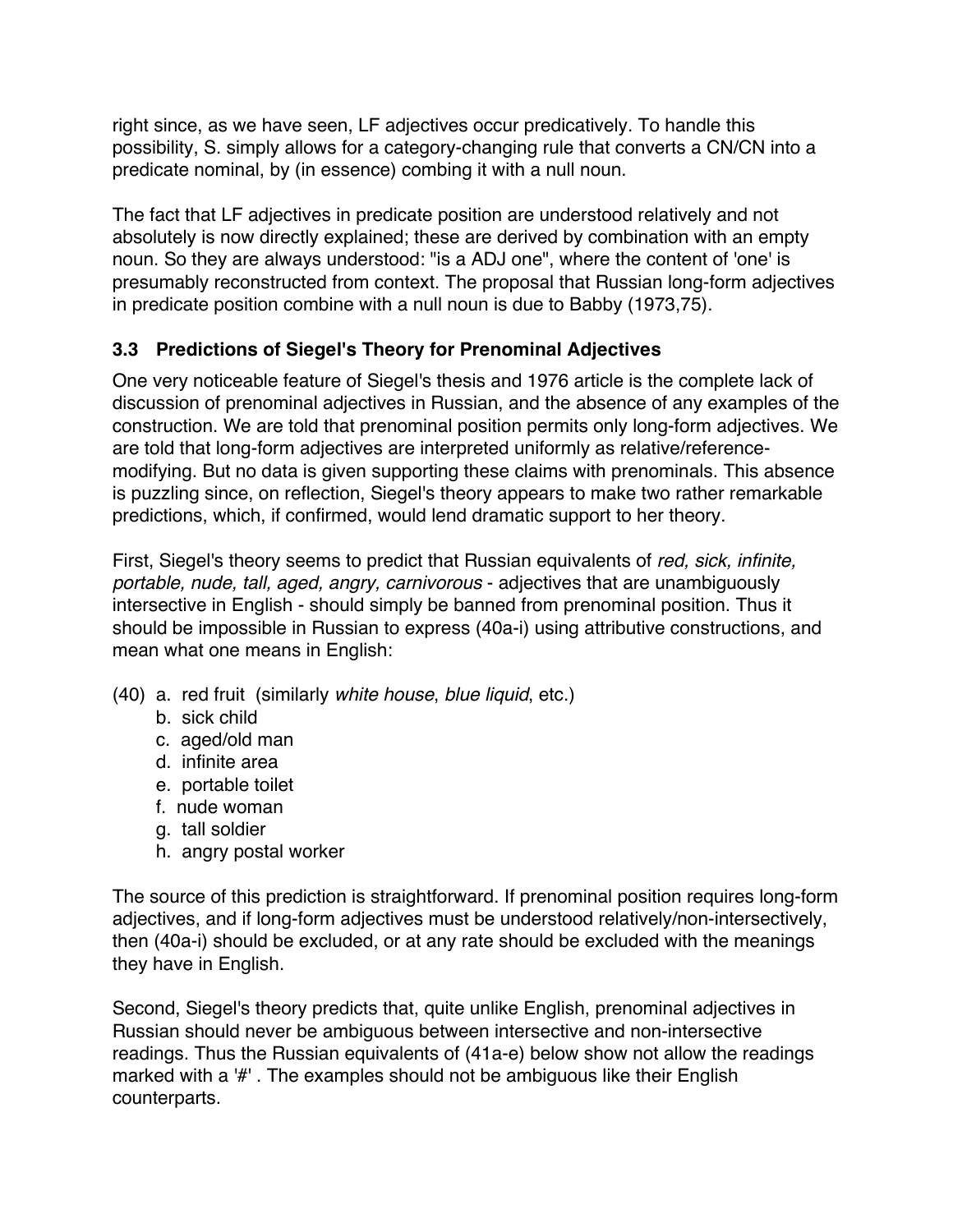|  | (41) a. an old friend |  |
|--|-----------------------|--|
|  | #'an aged friend'     |  |
|  | 'a long-time friend'  |  |

- b. a beautiful dancer #'a dancer who is beautiful' 'a dancer who dances beautifully'
- c. a good king #'a king who is good' (as in, Good King Wencelas) 'a king who rules well'
- d. a clever applicant #'an applicant who is clever' 'an applicant whose application was clever'
- e. a true explanation #' an explanation that was true (i.e., correct)' 'a genuine explanation'

Again, since prenominal position requires long-form adjectives, and LF adjectives must be understood relatively/nonintersectively, then only the nonintersective reading of (41ae) should survive.

I have gathered preliminary data from one Russian speaker, Yelena Dzhulay, an undergraduate student working in USB Linguistics Dept. I asked Ms. Dzhulay for Russian forms in the context of a sentence of the form "He/she/that/there is a(n) ADJ N" ("That is a red fruit", "He is a happy worker", etc.) Ms. Dzhulay was able to provide Russian equivalents for all of the examples in (40) except (40e); she simply wasn't able to think of the Russian equivalent of *portable*. Here are the counterparts:

| (40') a. krasnyi (LF) frukt | (SF: krasen)      |
|-----------------------------|-------------------|
| fruit<br>red                |                   |
| b. bol'noj (LF) reb'onok    | (SF: bolen)       |
| sick<br>child               |                   |
| c. stanyj (LF) mujchina     | (SF: stan)        |
| aged/old man                |                   |
| d. beskonechnaja (LF) ??    | (SF: beskonechno) |
| boundless<br>area           |                   |
| f. golaja (LF) jenshchina   | (SF: qo)          |
| nude<br>woman               |                   |
| g. vysokij (LF) soldat      | (SF: vysok)       |
| soldier<br>tall             |                   |
| h. zloj (LF) rabochij       | (SF: ??zlo)       |
| worker<br>angry             |                   |
|                             |                   |

i. vas'ol (LF) rabochij (SF: *vesel*)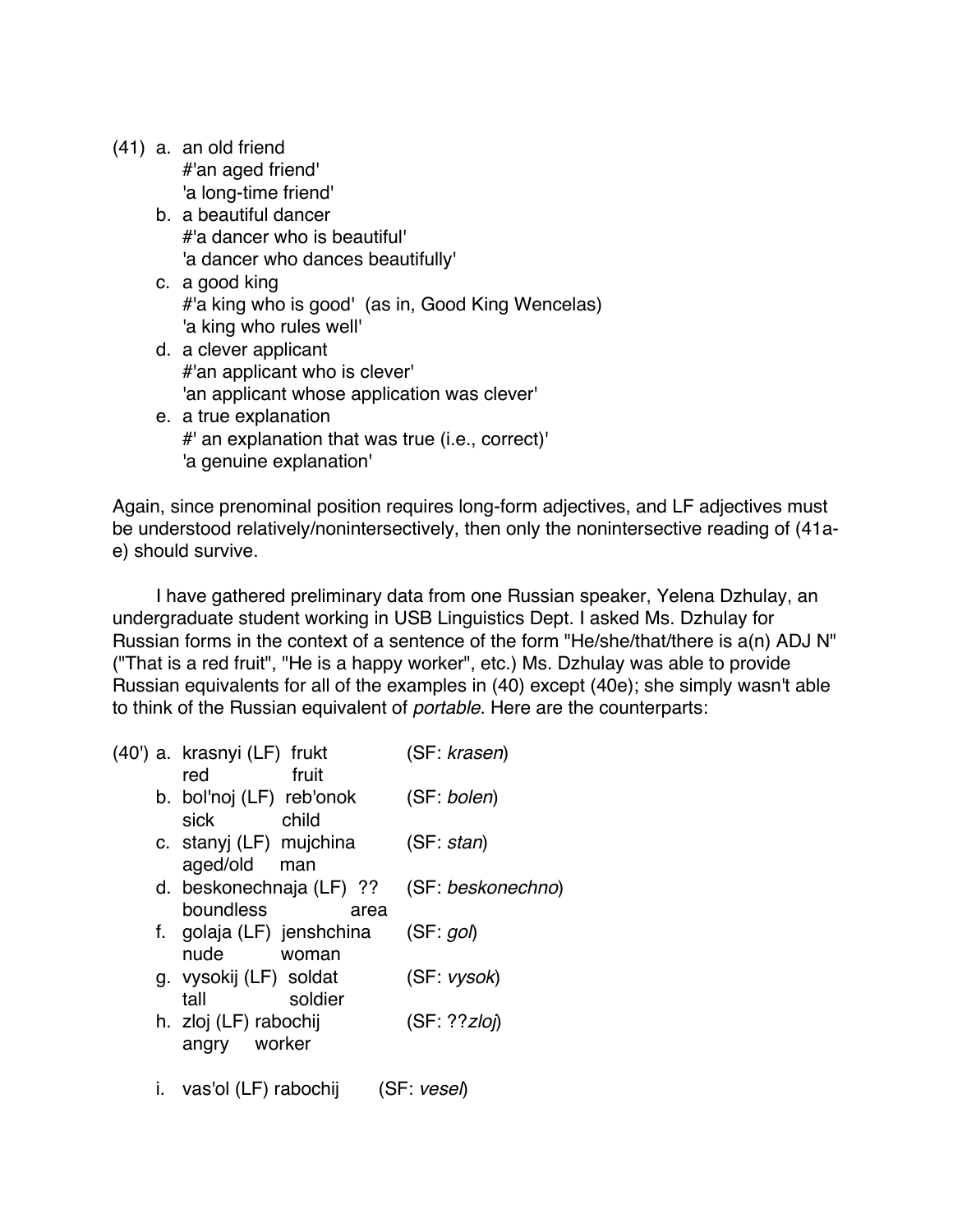happy worker

According to Dzhulay, the Russian forms are fully grammatical and mean the same thing as the corresponding English forms. Thus *krasnyi frukt* means 'red fruit', etc.

I also gathered data from Ms. Dzhulay regarding potentially ambiguous nonintersective/ intersective forms. Again the facts seem to show that the Russian prenominal forms show the same ambiguities as their English counterparts. Ms. Dzhulay judged all of the following ambiguous in the way indicated:

(41') a. stanyj (LF) drug old friend 'a long-time friend' or 'an aged friend' b. krasivyj (LF) mal'chik beautiful dancer 'a dancer who dances beautifully' or 'a dancer who is beautiful' c. xoroshij (LF) korol' good king 'a king who rules well' or 'a king who is good' d. umnyj (LF) student smart student 'a student who is smart as a student' or 'a student who is smart(at life)'

Ms. Dzhulay remarked that the nonintersective reading was generally preferred and constituted the first one that came to mind in each case. (This is also true for English BTW). But she said that the intersective readings were also possible.

These data are to be understood as preliminary, of course, but if they are borne out, they indicate that long-form status does not correlate with nonintersectivity. Let's suppose that these data are corroborated, and the predictions of Siegel's theory are not fulfilled for the attributive constructions. Then a number of interesting consequences follow.

#### **3.4 What Long-form Morphology Shows and Doesn't Show**

If Russian prenominal adjectives can have intersective interpretation, then we must conclude at least the following:

• Long-form marking of Russian adjectives does not correlate with nonintersective semantics.

What this means, then, is that the range of interpretations found with prenominal adjectives in Russian is basically identical to what is found in English. We get intersective and nonintersective readings with prenominal adjectives in English. The